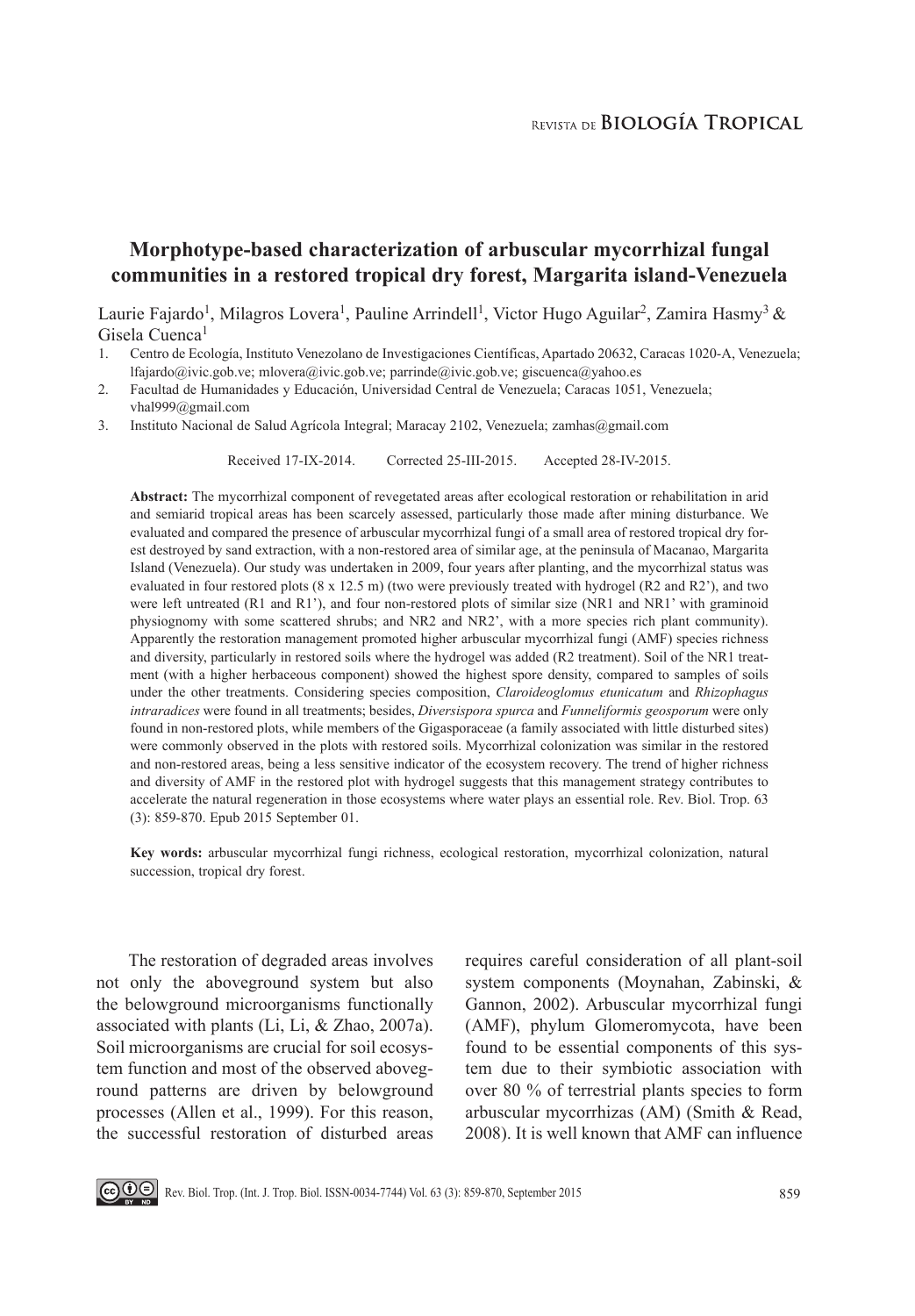plant fitness, community structure, biodiversity and ecosystem variability (van der Heijden et al., 1998). However, there is little available information, especially in the dry tropics, about AMF and their ability to form AM under stressful disturbed conditions compared with the information on these processes from wet ecosystems.

Tropical dry forest (TDF) is considered one of the most endangered tropical ecosystems (Janzen, 1988; Murphy & Lugo, 1995). From an ecological point of view, the restoration of TDF has become a priority due to their high biological diversity together with a remarkable concentration of endemic species, and a high diversity of both life-forms and functional groups of plants and animals (Dirzo, Young, Mooney, & Ceballos, 2011).

Most of the studies found in the literature about the use of AMF in the restoration of degraded TDF are related to the use of different AMF species for producing mycorrhizal native plants in a greenhouse, to be planted later in the field (Allen, Allen, Egerton-Warburton, Corkidi, & Gómez-Pompa, 2003; Allen, Allen, & Gómez-Pompa, 2005). Other studies have assessed the effects of different types of disturbance on the mycorrhizal status of native tree species in a tropical deciduous forest (Allen, Rincon, Allen, Pérez-Jimenez, & Huante, 1998) or have explored the limitations for the establishment of mycorrhizal associations in disturbed tropical dry ecosystems (Gavito, Pérez-Castillo, González-Monterrubio, Vieyra-Hernández, & Martínez-Trujillo, 2008). Additionally, Camargo-Ricalde, Dhillion, & Jiménez-González, (2003) evaluated the mycorrhizal status of perennial xeric plant species occurring in an arid tropical shrub and tropical deciduous forest; Guadarrama, Castillo-Arguero, Ramos-Zapata, Camargo-Ricalde and Álvarez-Sánchez (2008) determined the mycorrhizal inoculum potential of the soil under secondary vegetation at different stages of development, and Leal, Siqueira and Stürmer (2013) evaluated how AMF community composition was affected by conversion of tropical amazon forest to pasture. The mycorrhizal status of revegetated areas after ecological restoration or rehabilitation has been little studied. The diversity of AMF species was evaluated in a gradient of environmental restoration belonging to riparian areas of Brazilian Atlantic forest (Bonfin, Vasconsellos, Stürmer, & Cardoso, 2013). Nevertheless, to our knowledge, the mycorrhizal component of restored areas, particularly after mining disturbance in arid and semiarid tropical areas, has not been assessed. It is well known that mining disturbance negatively affects soil ecosystem components, and as AMF are beneficial to both plant and soil health, and they have been considered a very important tool for the restoration of degraded ecosystems (Cuenca, De Andrade, & Escalante, 1998; Li, Zhang, & Zhao, 2007b).

In general, the disturbance of plant communities degrades key physical, chemical and biological soil properties (structure, nutrient availability, organic matter content and/ or microbial activity). This degradation limits the potential for the reestablishment of native plants species, thus accelerating erosion and desertification.

In recent decades, sand mining extraction in the lowlands of the Macanao peninsula, Margarita island in Venezuela has led to the total destruction of plant communities associated with ephemeral water courses, which represent the most developed, complex and species rich communities in this region (González, 2007). This activity has not only destroyed many of the dry shrublands and forests, but has also had other undesirable consequences, such as for example, the topographic disturbance of the ephemeral creeks, the removal of topsoil and plant species important for the diet and refuge of fauna (including some endangered species, e.g. *Amazona barbadensis*), an increase in erosion and the invasion of exotic plant species, amongst others (Fajardo, Rodríguez, González, & Briceño-Linares, 2013). Based on the evaluation of the successional dynamic that occurs once sand extraction is stopped, we conducted a pilot restoration assay of affected areas which gave us a good opportunity to assess the effect

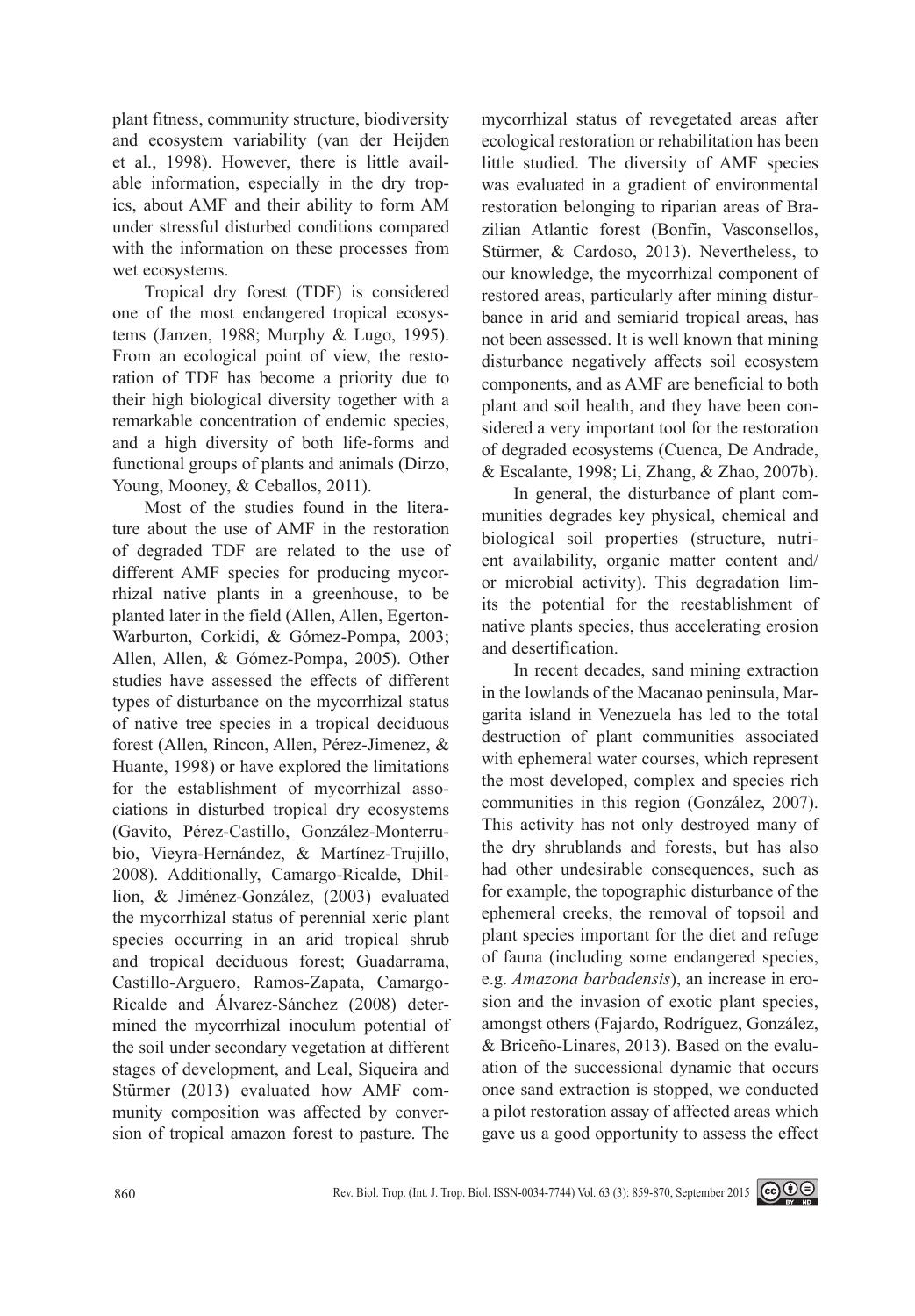of this management strategy on AMF communities (Fajardo et al., 2013).

Sand extraction produces a total elimination of the superficial layer of soil, which drastically reduces the infective propagules of AMF, planting native trees could modify the spores number, intraradical colonization and produce changes in the AMF composition, richness and diversity, compared with successional areas where the herbaceous component is predominant. The aim of this study was to evaluate the mycorrhizal status of restored sand mining areas and compare them to non-restored areas of similar age. Specifically, we evaluated: 1) the richness, diversity and composition of AMF assemblages in an area restored five years ago, and compared them with the AMF assemblages present in a non-restored area of similar age; and 2) compared the AM colonization in restored and non-restored plots. Mycorrhizal status was related with variables like spore number, mycorrhizal colonization and composition, richness and diversity of the AMF assemblages.

## MATERIALS AND METHODS

**Study site:** The study was carried out in Quebrada La Chica, located in the North of the Macanao peninsula (11º01'19'' N - 64º16'36" W), on the Western side of Margarita Island, Nueva Esparta state, Venezuela. Over the last 20 years, sand has been extracted for construction purposes in many sectors of this 30 ha area. There is a marked seasonality in rainfall with the dry season spanning from January to June. Mean annual rainfall ranges between 326 and 522 mm with the highest peak in August. In June 2009, the soil samples were collected and mycorrhizal analysis took place. At that time, three months had passed without rain, and the mean temperature for this month was 28.9° C. The peninsula has several vegetation types among which predominate: semi-deciduous tropical forest with *Spondias mombin* (Anacardiaceae) and *Lonchocarpus violaceus*  (Fabaceae) as the most abundant species; semideciduous gallery forest dominated by *Bulnesia* 

*arborea* (Zygophyllaceae) and *Piscidia carthagenensis* (Fabaceae) and deciduous xerophytic shrubland with species such as *Bourreria cumanensis* (Boraginaceae) and *Parkinsonia praecox* (Caesalpiniaceae) (González, 2007).

In May 2005, we planted five native tree species (*Tecoma stans*, *Bulnesia arborea*, *Piscidia carthagenensis*, *Prosopis juliflora* and *Parkinsonia praecox*) and quantified their growth and survival under eight treatments following a factorial design, with combinations of hydrogel, fertilizer and water as the factors considered. The hydrogel and water factors were considered important as the study area was located in a semi-arid region where water plays an essential regulatory role. The hydrogel is a copolymer of acrylamide/acrylic acid, potassium salt and crosslinked. Each gram of hydrogel absorbs until 300 ml of water. After six months in a nursery, 640 seedlings (40 per plot) were planted in 16 field plots of 100  $m<sup>2</sup>$ each; two per treatment. After six years, more of the saplings grown under the hydrogel treatment had survived and were taller than untreated controls (mean height 6 m *vs* 2 m, respectively). Detailed results can be found in Fajardo et al. (2013).

Four years later, for the present study, we selected four plots established in the restored area (8 x 12.5 m each plot) (Fajardo et al., 2013): two of these plots had previously been treated with hydrogel (henceforth R2 and R2') and the other two were left as untreated (controls, henceforth R1 and R1'). In addition, we selected an abandoned (non-restored) area from which sand was also extracted up to four years ago. In this abandoned area, we established four plots of a similar size to those in the restored area. Two of these (NR1 and NR1') had a graminoid physiognomy with some scattered shrubs, while the other two plots (NR2 and NR2') showed a more species rich plant community, which led us to suppose that they could have been favored by soil water accumulation. The plant communities of all these plots are described in detail in Fajardo, Cuenca, Arrindell, Capote and Hasmy (2011).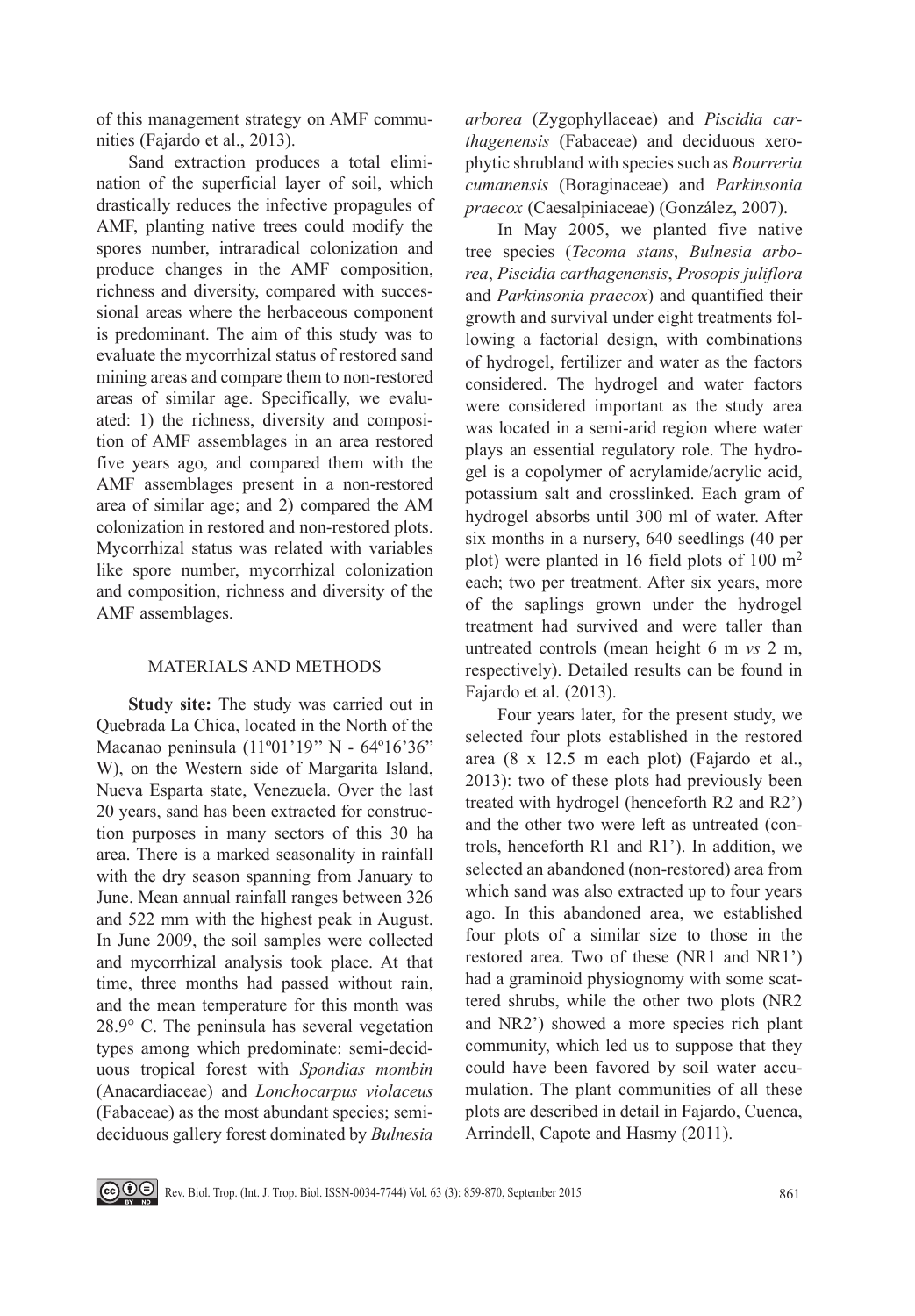**Soil analysis:** Four composite soil samples, each made up of samples randomly taken (0-20 cm deep) from the two plots under the same treatment, were taken and transported to the laboratory. Samples were air dried, homogenized and passed through a 2 mm sieve. They were then sent to the service unit of soil-waterplant analysis at the National Center for Agricultural Research (CENIAP, Spanish acronym) for chemical and physical analyses as follows. For each collected soil sample total N was measured by the micro-Kjeldahl method, available P was determined according to the Olsen method standardized by Gilabert de Brito, López de Rojas and Pérez de Roberti (1990), and the exchangeable cations  $(K^+, Na^+, Ca^{+2}$  and  $Mg^{+2}$ ) were extracted and quantified following Olsen and Morgan (Gilabert de Brito, López de Rojas, & Pérez de Roberti, 1990). Soil pH was measured in a 1:2.5 soil-water mix (Jackson, 1976), and organic matter was assessed by the Walkley-Black method according to Jackson (1976). Soil texture type was evaluated by the Bouyoucos method (Day, 1965).

To calculate the percentage of moisture in the soil, we determined the fresh weight of ten intact soil samples from each of the four treatments. They were dried at 60 °C to constant weight and water content was calculated using the difference between wet and dry weight.

**AMF community composition:** To characterize the AMF communities, we randomly collected six soil samples (0-10 cm) per treatment and combined them to form one composite sample giving a total of four composite samples. To assess AMF richness and composition, a subsample of 200 g was taken from each composite sample and AMF spores were isolated by the wet sieving and decanting method followed by sucrose centrifugation, according to Sieverding (1991). Isolated spores were preserved in 0.05 % sodium azide until their analysis. Spores with similar morphologies were separated and counted under a dissecting microscope and mounted on permanent slides with polyvinyl alcohol-lactic acid-glycerol (PVLG) and (or) PVLG-Melzer, following Morton, Bentivenga and Wheeler (1993). They were then examined under an optical microscope with a Normanskii interference contrast system. Species identification was based on spore color, size, surface ornamentation and wall structure using the specialized literature available and the INVAM (http://www.invam. caf.wvu.edu), Blazkowski (http://www.agro. ar.szczecin.pl/~jblaszkowski/) and Schüssler (http://www.lrz.de/~shuessler/amphylo/) web sites. Morphotypes were photographed with an automatic Leica MPS 60 camera. Voucher specimens of each morphotype were deposited at the Instituto Venezolano de Investigaciones Científicas (IVIC) Glomeromycota Herbarium. Henceforth, in this text, the term "species" is used to refer to these morphological entities or morphotypes. We used the most recent taxonomic consensus proposed by Redecker, Schüssler, Stockinger, Stürmer, Morton and Walker, (2013).

**Trap cultures:** To complement the AMF species inventory, we prepared three AMF trap cultures for each treatment, as follows. Field soil was placed in 4 L pots and pregerminated seedlings of *Vigna luteola* were planted in each one to act as the host plants. This species is a wild legume, highly mycotrophic, the germination is quick and easy and it is used routinely in our laboratory. After six months in the greenhouse, spores were isolated using Sieverding's method (1991) as described previously. This long-term culture technique has the advantage that it enables the detection of seasonal and late successional sporulating AMF species (Oehl et al., 2010).

**Mycorrhizal colonization:** To assess the extent of mycorrhizal colonization, five soil cores (5 x 15 cm) were collected from each plot (ten soil cores per treatment). Fine roots (< 2 mm) were extracted by hand from core samples, washed under tap water, patted with absorbent tissue to remove excess moisture and weighed. Root samples were divided into two aliquots: one of these was used to measure root length using the WinRhizo software, version

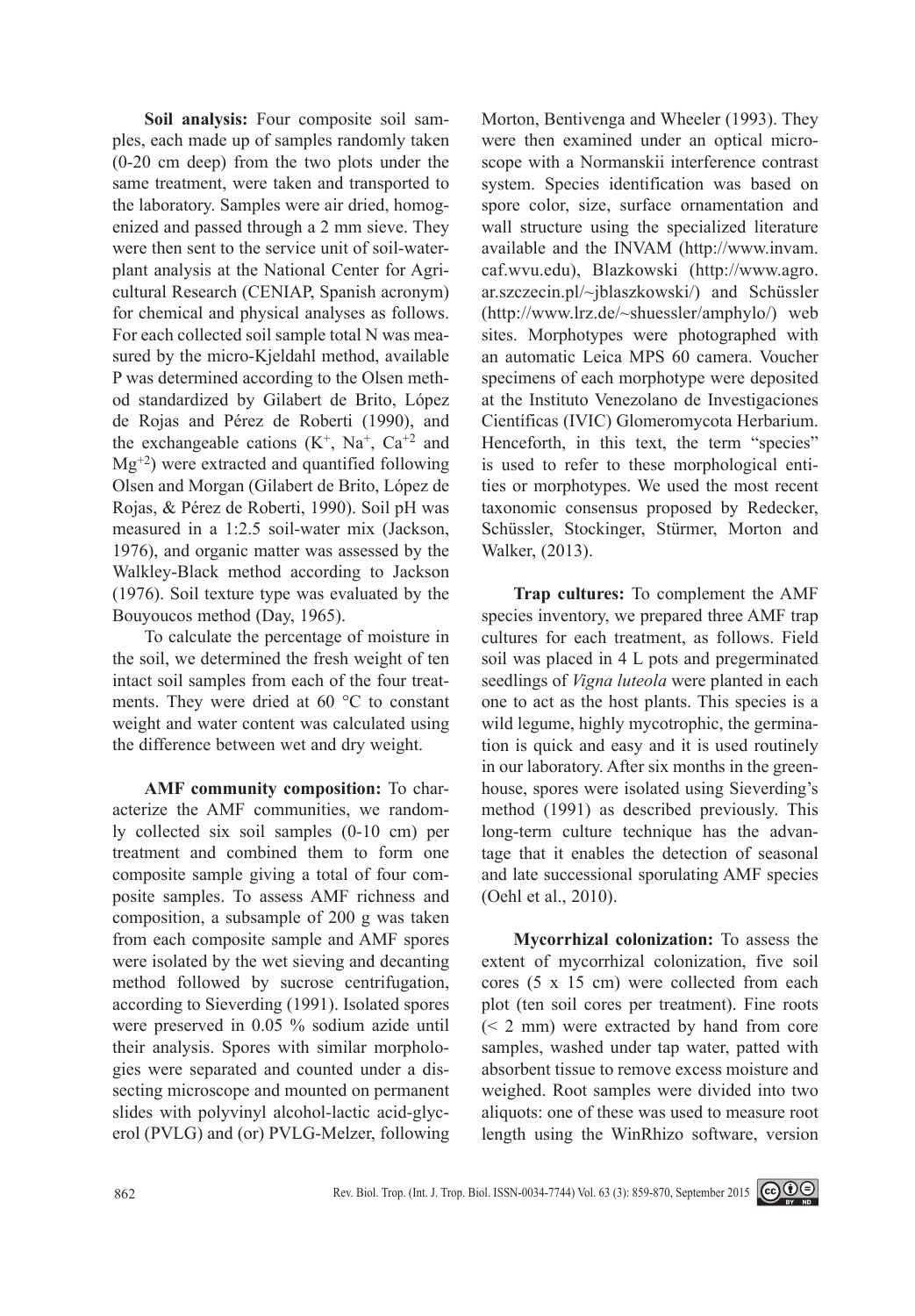2003b, and the other was prepared for the assessment of mycorrhizal colonization: roots were stained following the method of Phillips and Hayman (1970) and the mycorrhizal, arbuscule and vesicle colonization percentages were determined according to McGonigle, Miller, Evans, Fairchild, and Swan (1990).

The Shannon and the Simpson indexes were used to calculate AMF species diversity from both field and trap culture samples. Due to the absence of homogeneity of variances, the Kruskall-Wallis non parametric test was used to evaluate differences in spore number, soil moisture content, root biomass (RB), total root length (TRL), AM colonized root length (AMRL) and specific root length (SRL) among treatments. Data on AM colonization percentages were transformed using the arcsin  $x^{1/2}$ to fulfill assumptions of normality and homogeneity of variances. These transformed data were used to conduct one-way ANOVA to test for significant differences in AM colonization and structures (arbuscules and vesicles) between treatments. The least significant difference (LSD) was applied as an *a posteriori*  test. The relationship between AM colonization and spore density was determined by Pearson's correlation analysis. This analysis was also applied to evaluate the relationship between AM colonization and vegetation (Importance value, IVI; Fajardo et al., 2011).

The ANOVA and Kruskall Wallis tests were conducted with the statistical software STATISTICA version eight and diversity indexes and cluster analysis were done using the Past programme, version 2.03.

## **RESULTS**

**Soil analysis:** Soils tended towards alkalinity (Table 1). In general, available P, total N and organic matter content improved in restored soils in comparison with non-restored soils, except in NR1, which showed similar or even higher values of these variables than restored soils. Soil texture ranged from sandy to loamy sand in non-restored soils and in restored untreated (R1) soils. However, in the restored hydrogel treated (R2) soils, soil texture was sandy loam. The moisture content of the R2 soils was the highest among treatments (Table 1).

**AMF community characterization:** A total of 41 AMF species were identified in the field and trap cultures. Of these, 32 species were recorded from field samples belonging to five families and ten genera (Table 2), with the Glomeraceae family contributing the largest number of species (18 spp., 56 %). There were three species (9 %) that we could not even identify to genus. Of the 32 AMF species found in the field samples, *Claroideoglomus etunicatum* and *Rhizophagus intraradices* were present in all treatments (Table 2). *Diversispora spurca*  and *Funneliformis geosporum* were, however, only found in non-restored plots (Table 2).

Regarding the trap cultures, we were able to distinguish 25 species belonging to seven families and 11 genera (Table 2). Again, the Glomeraceae family contributed with the largest number of species (13 spp., 52 %). Five species collected in the trap cultures were

Soil analysis of the restored (R) and non-restored (NR) treatments in the Macanao peninsula, Margarita Island, Venezuela

| Treatment       | pH     | OM <sup>1</sup> | $N_{TOT}$     |         |        | $\text{cmol/kg}$ |       |       | Sand          | Clay           | Silt          | Texture <sup>2</sup> | Moisture           |
|-----------------|--------|-----------------|---------------|---------|--------|------------------|-------|-------|---------------|----------------|---------------|----------------------|--------------------|
|                 | (H, O) | $\frac{1}{2}$   | $\frac{0}{0}$ | (mg/kg) | $Ca2+$ | $Mg^{2+}$        | $Na+$ | $K^+$ | $\frac{0}{0}$ | $\binom{0}{0}$ | $\frac{1}{2}$ |                      | content $(\% )$    |
| NR1             |        | 2.30            | 0.11          |         | 9.42   |                  | 0.12  | 0.41  | 83            |                | 14            |                      | $0.44 \pm 0.06$ ab |
| NR <sub>2</sub> | 8.0    | 0.54            | 0.04          |         | 4.41   | 1 37             | 0.11  | 0.19  | 90            |                |               |                      | $0.33 \pm 0.01$ b  |
| R1              | 74     |                 | 0.06          |         | 5.68   | 34               | 0.07  | 0.27  | 79            |                | 16            | LS                   | $0.34 \pm 0.04$ b  |
| R <sub>2</sub>  | 76     |                 | 0.08          |         | 8.00   |                  | 0.12  | 0.49  | 70            |                | 23            | SL                   | $0.51 \pm 0.04$ a  |

<sup>1</sup> OM, organic matter.

2 S: sandy soil, LS: loamy sand, SL: sandy loam.

Different letters indicate significant differences between treatments ( $P < 0.05$ ).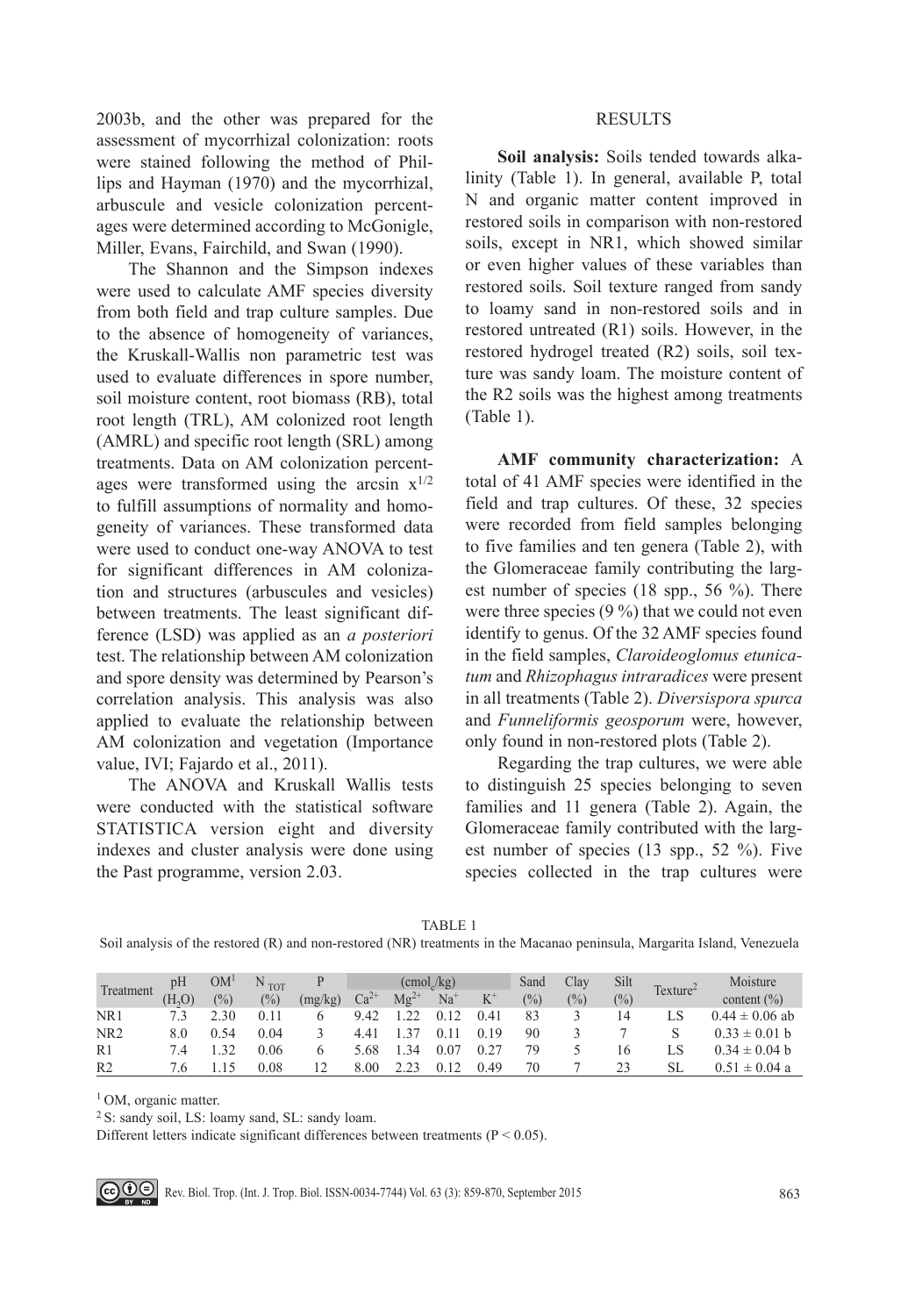|--|--|

| AMF species found in field samples and trap cultures taken from the restored $(R)$ and non-restored plots $(NR)$ |
|------------------------------------------------------------------------------------------------------------------|
| in the Macanao peninsula, Margarita Island, Venezuela                                                            |

|                         |                                       |             | TREATMENTS/SAMPLE ORIGIN <sup>1</sup> |              |                           |
|-------------------------|---------------------------------------|-------------|---------------------------------------|--------------|---------------------------|
| N <sub>o</sub>          | AMF family/species                    | NR1         | NR <sub>2</sub>                       | R1           | R2                        |
|                         | Acaulosporaceae                       |             |                                       |              |                           |
| $\mathbf{1}$            | Acaulospora mellea                    |             |                                       |              | T                         |
| $\mathbf 2$             | Acaulospora undulata                  |             | $\overline{\mathrm{F}}$               | F            | ${\rm FT}$                |
| 3                       | Acaulospora infrecuens                |             |                                       |              | T                         |
| $\overline{\mathbf{4}}$ | Acaulospora sp. 1                     | F           |                                       |              |                           |
| 5                       | Acaulospora sp. 2                     | F           |                                       |              |                           |
| 6                       | Acaulospora sp. 3                     | T           | T                                     | T            | T                         |
|                         | Claroideoglomeraceae                  |             |                                       |              |                           |
| 7                       | Claroideoglomus etunicatum            | <b>FT</b>   | <b>FT</b>                             | $\mathbf F$  | <b>FT</b>                 |
|                         | Diversisporaceae                      |             |                                       |              |                           |
| 8                       | Diversispora spurca                   | <b>FT</b>   | <b>FT</b>                             | T            | T                         |
|                         | Gigasporaceae                         |             |                                       |              |                           |
| 9                       | Gigaspora cf. albida                  |             |                                       |              | $\mathbf T$               |
| 10                      | Gigaspora sp. 1                       |             | $\boldsymbol{\mathrm{F}}$             |              |                           |
| 11                      | Gigaspora sp. 2                       |             |                                       | F            | $\mathbf T$               |
| 12                      | Gigaspora sp. 3                       | <b>FT</b>   |                                       | $\rm T$      |                           |
| 13                      | Cetraspora gilmorei                   |             |                                       | $\mathbf F$  |                           |
| 14                      | Scutellospora sp. 1                   |             |                                       | $\mathbf F$  |                           |
| 15                      | Scutellospora sp. 2                   |             | <b>FT</b>                             |              | T                         |
| 16                      | Scutellospora sp. 3                   | $\mathbf T$ | T                                     | $\mathbf T$  |                           |
|                         | Glomeraceae                           |             |                                       |              |                           |
| 17                      | Funneliformis geosporum               | ${\rm FT}$  | $\boldsymbol{\mathrm{F}}$             | $\mathbf T$  | T                         |
| 18                      | Funneliformis mosseae                 |             |                                       |              | T                         |
| 19                      | Rhizophagus aggregatum                |             |                                       |              | T                         |
| 20                      | Rhizophagus intraradices              | ${\rm FT}$  | FT                                    | FT           | <b>FT</b>                 |
| 21                      | Rhizophagus manihotis                 |             |                                       |              | $\mathbf T$               |
| 22                      | Glomus microcarpum                    | $\mathbf F$ |                                       | $\mathbf F$  | $\mathbf F$               |
| 23<br>24                | Glomus minutum                        |             | <b>FT</b>                             | $\mathbf F$  |                           |
| 25                      | Glomus rubiformis<br>Glomus tortuosum | F           |                                       |              |                           |
| 26                      | Glomus sp. 1                          | <b>FT</b>   | T                                     | $\mathbf T$  | T                         |
| 27                      | Glomus sp. 2                          | ${\bf F}$   | F                                     |              | <b>FT</b>                 |
| 28                      | Glomus sp. 3                          | F           | T                                     | $\mathbf F$  | F                         |
| 29                      | Glomus sp. 4                          | T           |                                       |              | <b>FT</b>                 |
| 30                      | Glomus sp. 5                          |             |                                       |              | $\boldsymbol{\mathrm{F}}$ |
| 31                      | Glomus sp. 6                          | $\mathbf F$ |                                       | $\mathbf F$  | F                         |
| 32                      | Glomus sp. 7                          |             |                                       |              | ${\rm FT}$                |
| 33                      | Glomus sp. 8                          |             | F                                     |              |                           |
| 34                      | Glomus sp. 9                          |             |                                       | $\mathbf{F}$ |                           |
| 35                      | Glomus sp. 10                         |             |                                       | F            |                           |
| 36                      | Septoglomus constrictum               | FT          | FT                                    | FT           | T                         |
| 37                      | Septoglomus deserticola               | <b>FT</b>   |                                       |              | FT                        |
|                         | Paraglomeraceae                       |             |                                       |              |                           |
| 38                      | Paraglomus occultum                   |             |                                       |              | $\mathbf T$               |
| 39                      | Unknown 1                             |             |                                       |              | $\rm F$                   |
| 40                      | Unknown 2                             |             | $\mathbf F$                           |              |                           |
| 41                      | Unknown 3                             |             | $\mathbf F$                           |              |                           |

<sup>1</sup>F: species collected from field samples, T: species isolated from trap cultures, FT: species found both in field samples and trap cultures.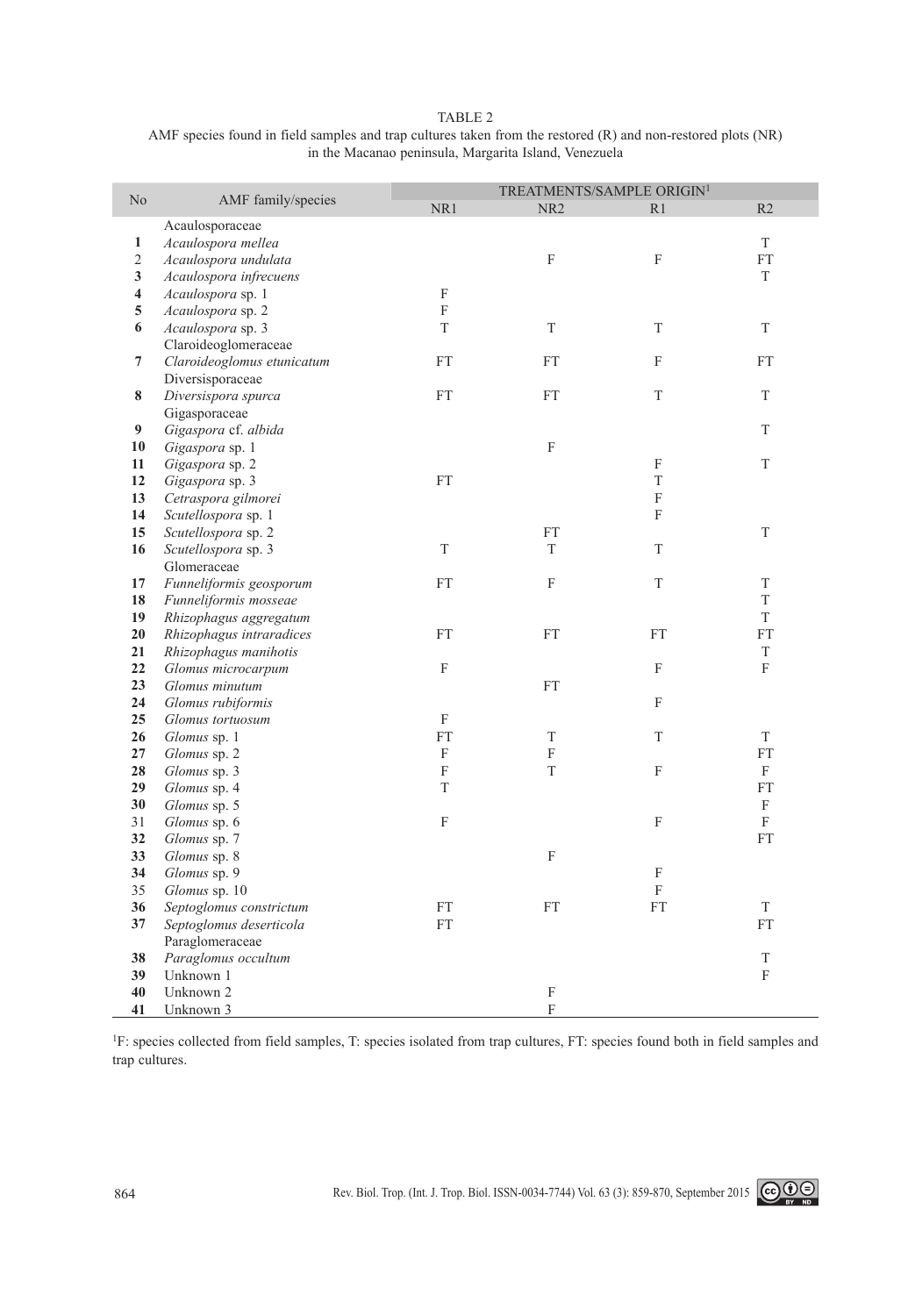TABLE 3

AMF species richness (S), the Shannon diversity index (H') and Simpson index (1-D) calculated for the field and trap culture samples from restored (R) and non-restored (NR) treatments

| Treatment       | Field samples |      |       | Trap culture samples |       |    | Total |       |              |  |
|-----------------|---------------|------|-------|----------------------|-------|----|-------|-------|--------------|--|
|                 |               | H'   | 1-D   |                      | l-D   | S  | H     | $1-D$ | $TCS^1/FS^2$ |  |
| NR1             |               | 2.2a | 0.92a | .9a                  | 0.90a | 18 | 2.4a  | 0.94a | 0.7          |  |
| NR <sub>2</sub> | 13            | 2.1a | 0.92a | .9a                  | 0.90a |    | 2.4a  | 0.94a | 0.7          |  |
| R <sub>1</sub>  |               | 2.1a | 0.92a | .6a                  | 0.88a | 19 | 2.4a  | 0.94a | 0.5          |  |
| R <sub>2</sub>  |               | 2.0a | 0.92a | 2.6 <sub>b</sub>     | 0.95a | 26 | 2.7a  | 0.96a |              |  |

<sup>1</sup>TCS: richness of trap culture sample;  ${}^{2}$  FS: richness of field sample.

Different letters in the same column indicate significant differences between treatments ( $P < 0.05$ ).

found in all of the treatments (Table 2). Both the richness and diversity of AMF species between different treatments were similar in the field samples (Table 3); however, in the trap cultures, the restored hydrogel treated soils (R2) showed the higher number and diversity of AMF species, according to Shannon index (Table 3). This last was also true if both sample types (field and trap cultures) were taken into account, although the difference was not significant (Table 3). It is important to point out that the soils under the restored treatments contained a higher number of AMF species belonging to the Gigasporaceae family (7) than non-restored soils (4) (Table 2).

**Spore density and mycorrhizal colonization:** Soil of the NR1 treatment showed the highest spore density compared to soils under the other three treatments (Table 4). Regarding mycorrhizal colonization there were no significant differences in the colonization percentages between treatments (Table 4). Neither there was any significant relationship between AM colonization and spore density  $(r = 0.06; P =$ 0.88). We did find a positive and significant correlation ( $r = 0.77$ ;  $P = 0.02$ ), between AMcolonization and the presence of four plant species: *Cnidoscolus urens* (Euphorbiaceae), *Ipomoea incarnata* (Convolvulaceae), *Capraria biflora* (Scrophulariaceae) and an unidentified shrub.

**Root biomass:** Due to high variability found within treatments, there were no

## TABLE 4

Number of spores in 100 g of soil and AM-colonization percentages (%) found in non-restored (NR) and restored (R) treatments at the Macanao península, Venezuela

| Treatment       | Number of spores<br>$(\pm SE)$ | % Colonization<br>$(\pm SE)$ |
|-----------------|--------------------------------|------------------------------|
| NR1             | $817 \pm 132$ a                | $36.4 \pm 5.3 a$             |
| NR <sub>2</sub> | $143 \pm 44$ <b>b</b>          | $48.4 \pm 6.3$ a             |
| R1              | $280 \pm 76$ b                 | $46.6 \pm 3.8$ a             |
| R <sub>2</sub>  | $95 \pm 31$ h                  | $36.0 \pm 4.2$ a             |

Different letters in the same column indicate significant differences between treatments ( $P < 0.05$ ).

significant differences in total root length (TRL), AM colonized root length (AMRL), specific root length (SRL) and root biomass (RT) among treatments (data not shown).

#### DISCUSSION

Only a few studies have explored the behavior of mycorrizal communities in actively restored sites within degraded tropical dry ecosystems. This study thus represents an important contribution to our knowledge on these processes.

Although the differences were not significant, AMF species richness and diversity was higher in restored soils, especially those treated with hydrogel (R2). The highest contribution came from the AMF species found in the trap culture samples, according to the Shannon index. This suggests that more developed vegetation is associated with a greater AMF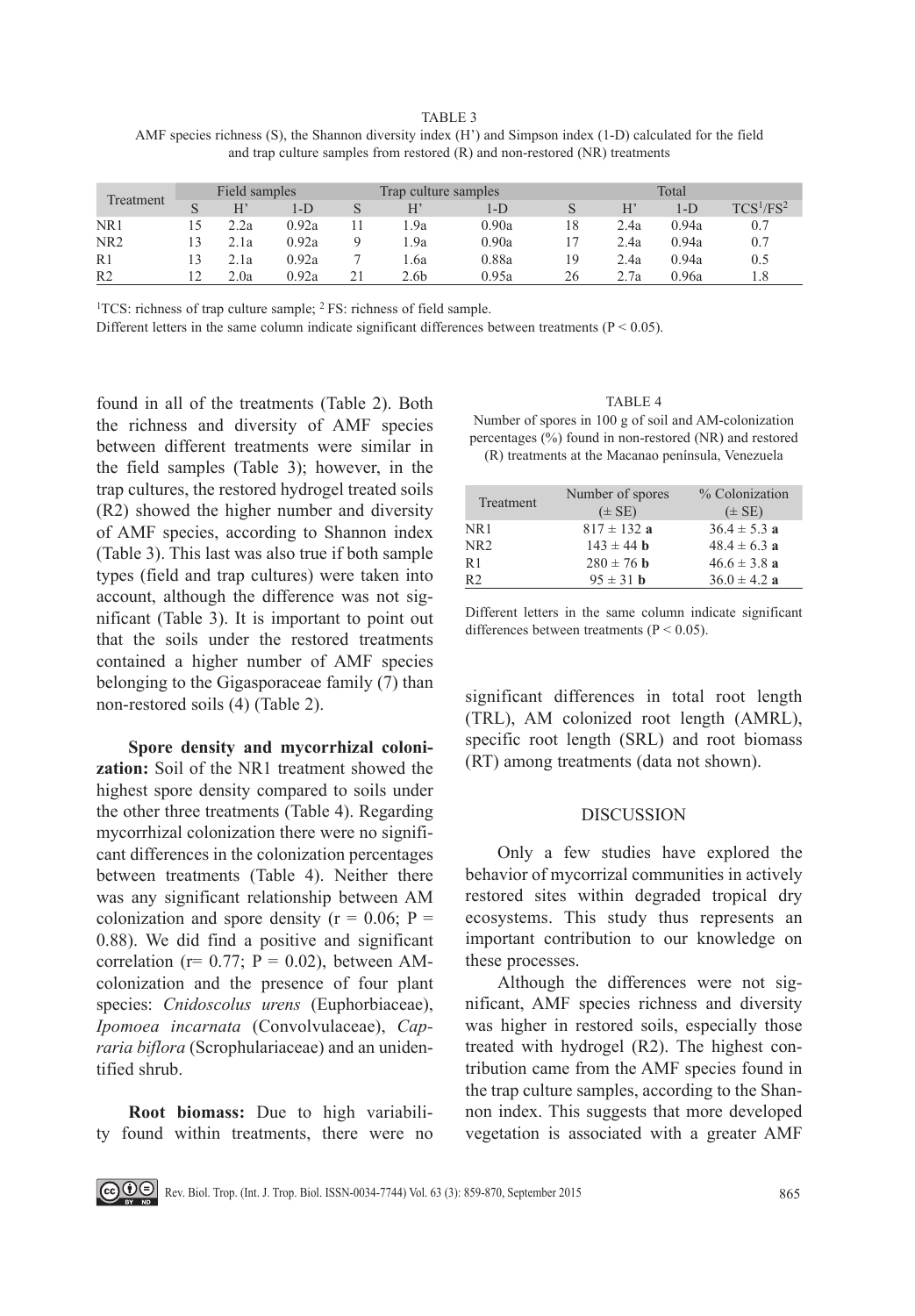species richness, including species with different life-history strategies (i.e a slow growth rate), as has been reported previously (Hart, Reader, & Klironomos, 2001). Additionally, we found that AMF species composition was different between non-restored and restored treatments, which may be associated with the change of herbaceous to arboreal vegetation (Leal et al., 2013). *C. etunicatum* and *R. intraradices* were found in all treatments, which is consistent with the report by Oehl et al. (2010) who considered these ubiquitous species as "generalists", strongly associated with highly disturbed sites. In another ecosystem type (the Brazilian Atlantic Forest), Aidar, Carrenho and Joly (2004) found that *C. etunicatum* occurred in all successional phases and seasons in field samples. On the other hand, two AMF species were collected exclusively in the non-restored plots (*D. spurca* and *F. geosporum*). It is likely that several plants such as *Axonopus* sp., found in non-restored treatments (Fajardo et al., 2011) stimulated the sporulation of these particular AMF species, as noted by Bever, Morton, Antonovics and Schultz (1996). Another aspect to highlight is that the highest number of species belonging to Gigasporaceae family, which are considered particularly susceptible to disturbance, was found in the restored plots (Lovera & Cuenca, 2007; Picone, 2000). This result could imply that the restored condition represents a less stressful environment.

We decided to evaluate AMF species composition using trap cultures in addition to field samples in order to obtain a more complete AMF inventory for each treatment and to correct for the possible absence of some species at the time of sampling. Leal, Stürmer and Siqueira (2009) pointed out that the trap culture technique yields a large number of healthy, readily identifiable spores that provides a useful supplement for the assessment of local species diversity in different ecosystems. The higher richness and species diversity of AMF under the R2 treatment was only significant for trap culture samples. Our results support Stutz and Morton's (1996) suggestion that in arid ecosystems many AMF species may be nonsporulating in the field.

A total of 41 AMF species were detected in the field and trap culture samples. This result is similar to the richness reported for other tropical dry ecosystems during different successional stages. Gavito et al. (2008) identified a total of 39 AMF species in primary forest, secondary forest and pastures in dry forest ecosystems in the Chamela region, Jalisco state, Mexico. A large number of AMF species (61) have also been reported from other tropical ecosystems encompassing pristine forest, young and old secondary forest, agroforestry systems, croplands and pasture (Stürmer & Siqueira, 2011). In this study of disturbed areas we have reported the presence of many unidentified AMF species (22). Nevertheless, it is now widely recognized that although the morphological homogeneity of the glomoid spore has resulted in the description of relatively few species, there are probably many more AMF species than published descriptions would suggest (Helgason & Fitter, 2005).

Mycorrhizal colonization was similar in both restored and non-restored treatments. Nevertheless, although differences between treatments were not significant, mycorrizal colonization was slightly lower in R2 compared to the other two treatments (NR2 and R1). Several contrasting results related to the excess and deficit of soil water and their effect on the mycorrhizal colonization of plant roots, as well as soil infectivity, have been reported (Auge, 2001; Li et al., 2007b). Drought stress may cause a decrease in colonization in mycorrhizal plants (Borowicz, 2010). However, in some cases, excess water may also lead to a reduction in AM-colonization (Schreiner, Tarara, & Smithyman, 2007). Interestingly, in our investigation, R2 soils showed the highest moisture content. In an environment where water is a limiting factor, as at our study site, an increase in soil humidity may facilitate a greater availability and mobility of nutrients in the soil (Marshner, 1997). Under these conditions, plants may access water and nutrients through their own root systems, rather than

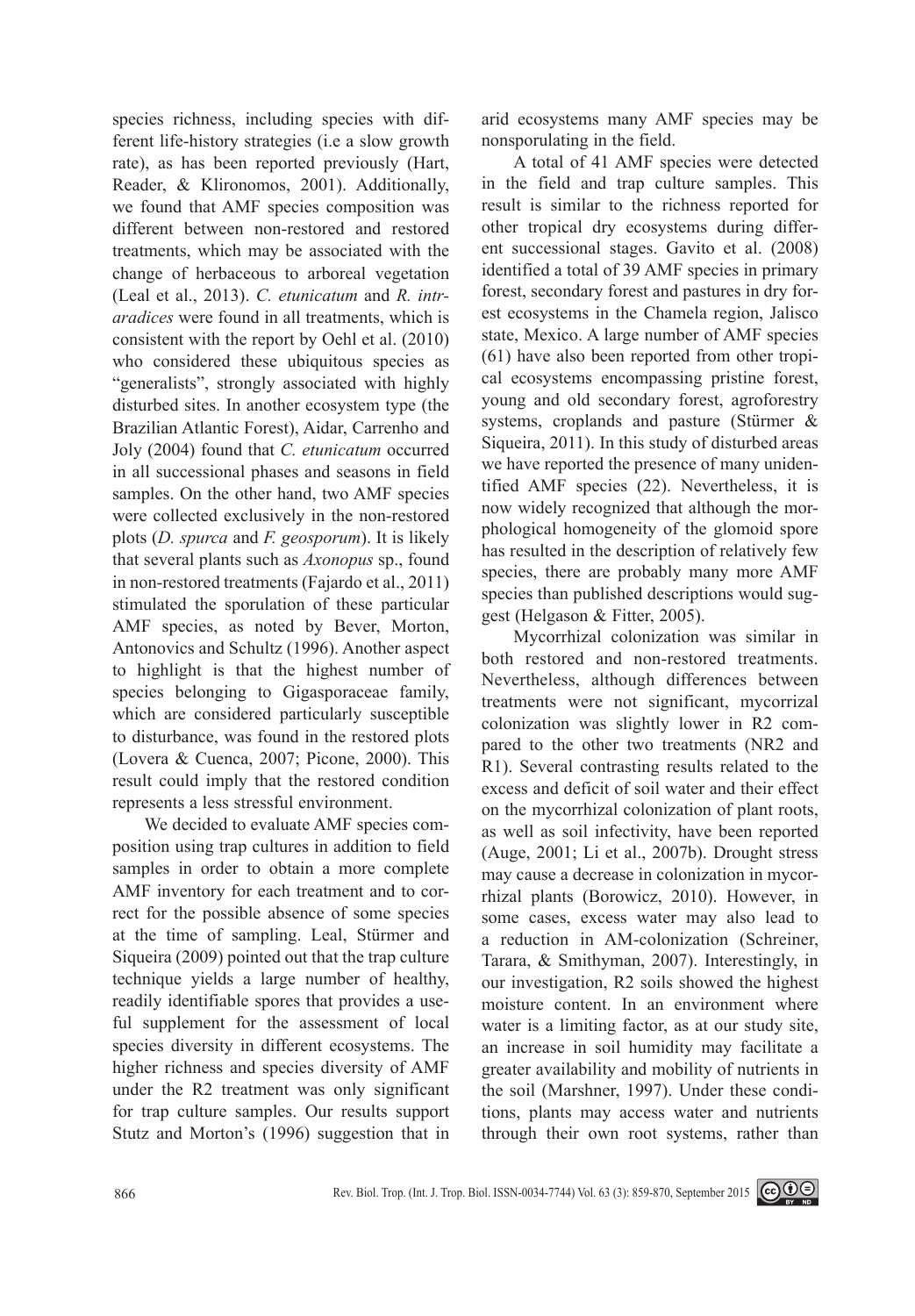via AMFs, since the plant-AMF association demands a significant portion of the energy fixed by the host (Jakobsen, Smith, & Smith, 2002). Indeed, no arbuscules were observed in the roots of plants under any of the treatment regimens (data not shown).This could explain the lack of differences in AM colonization found between treatments.

Soils under the NR1 treatment showed the highest AMF spore numbers, which is consistent with the results from other studies where stressful environmental conditions (high temperatures and light intensity) promote higher AMF sporulation (Li et al., 2007b). In fact, in general, our results regarding spore number were similar to those reported by other studies conducted in arid regions (Li et al., 2007b; Li  $& Zhao, 2005$ . In addition, sampling was done during the dry season when the highest spore density could be expected (Guadarrama & Álvarez-Sánchez, 1999; Li et al., 2007b). It is important to mention, however, that an enhanced abundance of AMF spores is not necessarily related to increased root mycorrhizal colonization (Guadarrama, et al., 2008).

To summarize, restoration management affected AMF species richness and diversity, particularly in restored soils treated with hydrogel. However, the similar AM intraradical colonization percentage between restored and nonrestored treatments, suggests that in a system strongly limited by water availability, AM percentage is not a sensitive indicator of the ecosystem recovery. In the neotropics, most investigations have compared the mycorrizal status of sites undergoing natural regeneration with those found in mature forest. However, few studies have assessed what occurs in actively restored sites. The lack of such data makes it difficult to draw conclusions about the role of AMF in the restoration of degraded areas. Future work on the dynamics of AMF communities in this study area will evaluate mycorrhizal status in plots with natural vegetation. This, in order to clarify whether this important biological interaction may be used as a criterion to measure restoration success by providing information about the resilience of the restored ecosystem.

## Acknowledgments

The authors would like to thank the Iniciativa de Especies Amenazadas (IEA) for logistical and financial support. Special thanks go to Ramón Capote, Héctor Linares and Romel Marín for field assistance.

### **RESUMEN**

**Caracterización basada en morfotipos de las comunidades de hongos micorrízicos arbusculares en un bosque seco tropical restaurado, Isla de Margarita-Venezuela.** Pocos estudios han evaluado el estado micorrízico de áreas tropicales áridas y semi-áridas sujetas a restauración o rehabilitación, en particular después de actividades de minería. Evaluamos y comparamos la presencia de hongos micorrízicos arbusculares en una pequeña área de un bosque seco restaurado que había sido destruido por la extracción de arena, con un área no restaurada de edad similar en la península de Macanao, Isla de Margarita (Venezuela). En Mayo 2005 fueron plantadas cinco especies de árboles nativos (*Tecoma stans*, *Bulnesia arborea*, *Piscidia carthagenensis*, *Prosopis juliflora* and *Parkinsonia praecox*) en las áreas deforestadas, con la aplicación de hidrogel como tratamiento más exitoso en términos de sobrevivencia y crecimiento de las plantas. En el presente estudio fue evaluado el estatus micorrízico de cuatro parcelas restauradas (8 x 12.5 m) y cuatro parcelas no restauradas de edad similar. Dos de las parcelas restauradas habían sido tratadas previamente con hidrogel (R2 y R2') y a las otras dos no se les agregó hidrogel (R1 y R1'). Las parcelas no restauradas (NR1 y NR1') tenían una fisonomía graminoide con algunos arbustos dispersos, mientras que las otras dos parcelas (NR2 y NR2') mostraron una comunidad de plantas más diversa. Los resultados indican que aparentemente la restauración promueve una mayor riqueza y diversidad de hongos micorrízicos arbusculares (HMA), particularmente en los suelos restaurados donde fue empleado un hidrogel (tratamiento R2). El suelo del tratamiento NR1 (con un alto componente herbáceo) presentó la mayor densidad de esporas comparado con los suelos de los otros tres tratamientos, lo cual es consistente con los resultados de otros estudios donde las condiciones ambientales estresantes (alta temperatura e intensidad lumínica) promueven una mayor esporulación de HMA. La composición de especies de HMA difirió entre suelos no restaurados y restaurados. *Clareidoglomus etunicatum*  y *Rhizophagus intraradices* fueron encontrados en todos los tratamientos, *Diversispora spurca* y *Funneliformis geosporum* fueron encontrados sólo en las parcelas no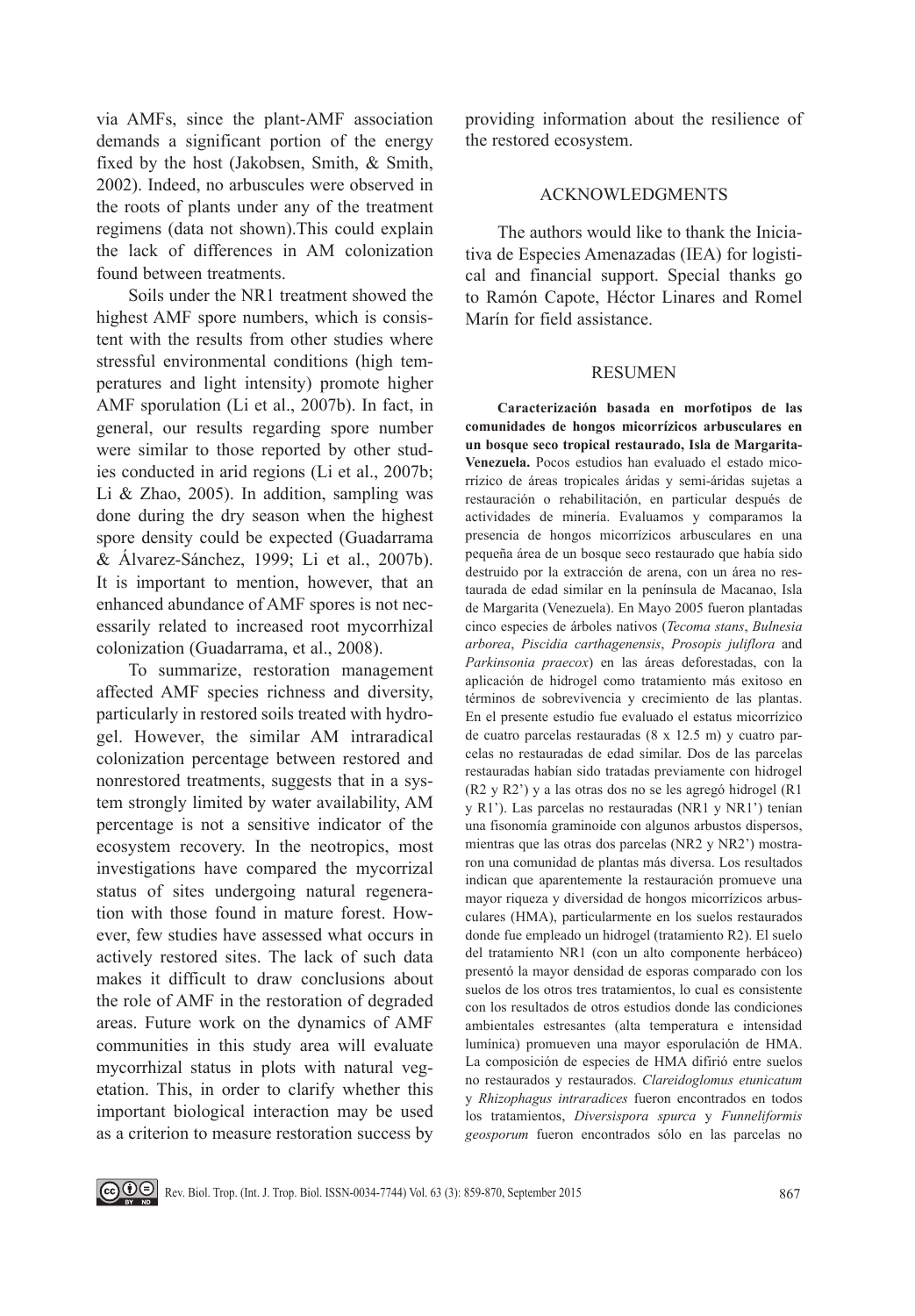restauradas, mientras que especies pertenecientes a la familia Gigasporaceae, una familia que está asociada con sitios poco alterados, fue observada en mayor proporción en los suelos de las parcelas restauradas. La colonización micorrízica fue similar en las áreas restauradas y no restauradas, y es un indicador menos sensible de la recuperación del ecosistema. La mayor riqueza y diversidad de los HMA en las parcelas restauradas con el hidrogel, sugiere que esta estrategia de manejo podría contribuir con la aceleración de la regeneración natural en un ecosistema donde el agua juega un papel esencial.

**Palabras clave:** bosque seco tropical, colonización micorrízica, restauración ecológica, riqueza de hongos micorrízicos arbusculares, sucesión natural.

## **REFERENCES**

- Aidar, M. P. M., Carrenho, R., & Joly, C. A. (2004). Aspects of arbuscular mycorrhizal fungi in an atlantic forest chronosequence Parque Estadual Turístico do Alto Riveira (Petar), SP. *Biota Neotropica, 4*, 1-15. http:// dx.doi.org/10.1590/S1676-06032004000200005
- Allen, E. B., Allen, M. F., Egerton-Warburton, L., Corkidi, L., & Gómez-Pompa, A. (2003). Impacts of early and late seral mycorrhizae during restoration in seasonal tropical forest, Mexico. *Ecological Applications, 13*, 1701-1717. http://dx.doi.org/10.1890/02-5309
- Allen, M. F., Allen, E. B., & Gómez-Pompa, A. (2005). Effects of Mycorrhizae and nontarget organisms on restoration of a seasonal tropical forest in Quintana Roo, Mexico: factors limiting tree establishment. *Restoration Ecology, 13*, 325-333. http://dx.doi. org/10.1111/j.1526-100X.2005.00041.x
- Allen, M. F., Allen, E. B., Zink, T. A., Harney, S., Yoshida, L. C., Siguenza, C., Edwards, F., Hinkson, C., Rillig, M., Bainbridge, D., Doljanin, C., & MacAller, R. (1999). Soil microorganisms. In L. R.Walker (Ed.), *Ecosystems of disturbed grounds* (pp. 521-544). Amsterdam, The Netherlands. Elsevier Science B. V.
- Allen, E. B., Rincon, E., Allen, M. F., Pérez-Jimenez, A., & Huante, P. (1998). Disturbance and seasonal dynamics of mycorrhizae in a tropical deciduous forest in Mexico. *Biotropica, 30*, 261-274. http://dx.doi. org/10.1111/j.1744-7429.1998.tb00060.x
- Auge, R. M. (2001). Water relations, drought and vesiculararbuscular mycorrhizal symbiosis. *Mycorrhiza, 11*, 3-42.
- Bever, J. D., Morton, J. B., Antonovics, J., & Schultz, P. A. (1996). Host-dependent sporulation and species diversity of arbuscular mycorrhizal fungi in a mown grassland. *Journal of Ecology, 84*, 71-82. http:// dx.doi.org/10.2307/2261701
- Bonfin, J. A., Vasconsellos, R. L. F., Stürmer, S. L., & Cardoso, E. J. B. N. (2013). Arbuscular mycorrhizal

fungi in the Brasilian Atlantic Forest: a gradient of environmental restoration. *Applied Soil Ecology, 71*, 7-14. http://dx.doi.org/10.1016/j.apsoil.2013.04.005

- Borowicz, V. A. (2010). The impact of arbuscular mycorrhizal fungi on strawberry tolerance to root damage and drought stress. *Pedobiologia, 53*, 265-270. http:// dx.doi.org/10.1016/j.pedobi.2010.01.001
- Camargo-Ricalde, S. L., Dhillion, S. S., & Jiménez-González, C. (2003). Mycorrhizal perennials of the "matorral xerófilo" and the "selva baja caducifolia" communities in the semiarid Tehuacán-Cuicatlán Valley, Mexico. *Mycorrhiza, 13*, 77-83. http://dx.doi. org/10.1007/s00572-002-0203-8
- Cuenca, G., De Andrade, Z., & Escalante, G. (1998). Arbuscular mycorrhizae in the rehabilitation of fragile degraded tropical lands. *Biology and Fertility of Soils, 26*, 107-111. http://dx.doi.org/10.1007/ s003740050351
- Day, P. R. (1965). Particle fractionation and particle size analysis. In C. A. Black (Ed.), *Methods of soil analysis. Part 1. Physical and Mineralogical Properties* (pp. 545-567) Madison, Wisconsin, USA: ASA-SSSA.
- Dirzo, R., Young, H. S., Mooney, H. A., & Ceballos, G. (2011). Introduction. In R. Dirzo, H. S. Young, H. A. Mooney, & G. Ceballos (Ed.), *Seasonally dry tropical forests. Ecology and conservation* (pp. xi-xiii). USA: Island Press.
- Fajardo, L., Cuenca, G., Arrindell, P., Capote, R., & Hasmy, Z. (2011). El uso de los hongos micorrízicos arbusculares en las prácticas de restauración ecológica. *Interciencia, 36*, 931-936.
- Fajardo, L., Rodríguez, J. P., González, V., & Briceño-Linares, J. M. (2013). Restoration of a degraded tropical dry forest in Macanao, Venezuela. *Journal of Arid Environments, 88*, 236-243. http://dx.doi. org/10.1016/j.jaridenv.2012.08.009
- Gavito, M. E., Pérez-Castillo, D., González-Monterrubio, C., Vieyra-Hernández, T., & Martínez-Trujillo, M. (2008). High compatibility between arbuscular mycorrhizal fungal communities and seedlings of different land use types in a tropical dry ecosystem. *Mycorrhiza, 19*, 47-60. http://dx.doi.org/10.1007/ s00572-008-0203-4
- Gilabert de Brito, J., López de Rojas, L., & Pérez de Roberti, R. (1990). Análisis de suelos para diagnósticos de fertilidad. *Manual de métodos y procedimientos de referencia* (Serie D N° 26, pp. 164). Maracay: FONAIAP-CENIAP.
- González, V. (2007). La vegetación de la Isla de Margarita y sus interrelaciones con el ambiente físico. *Memoria de la Fundación La Salle de Ciencias Naturales, 167*, 131-161.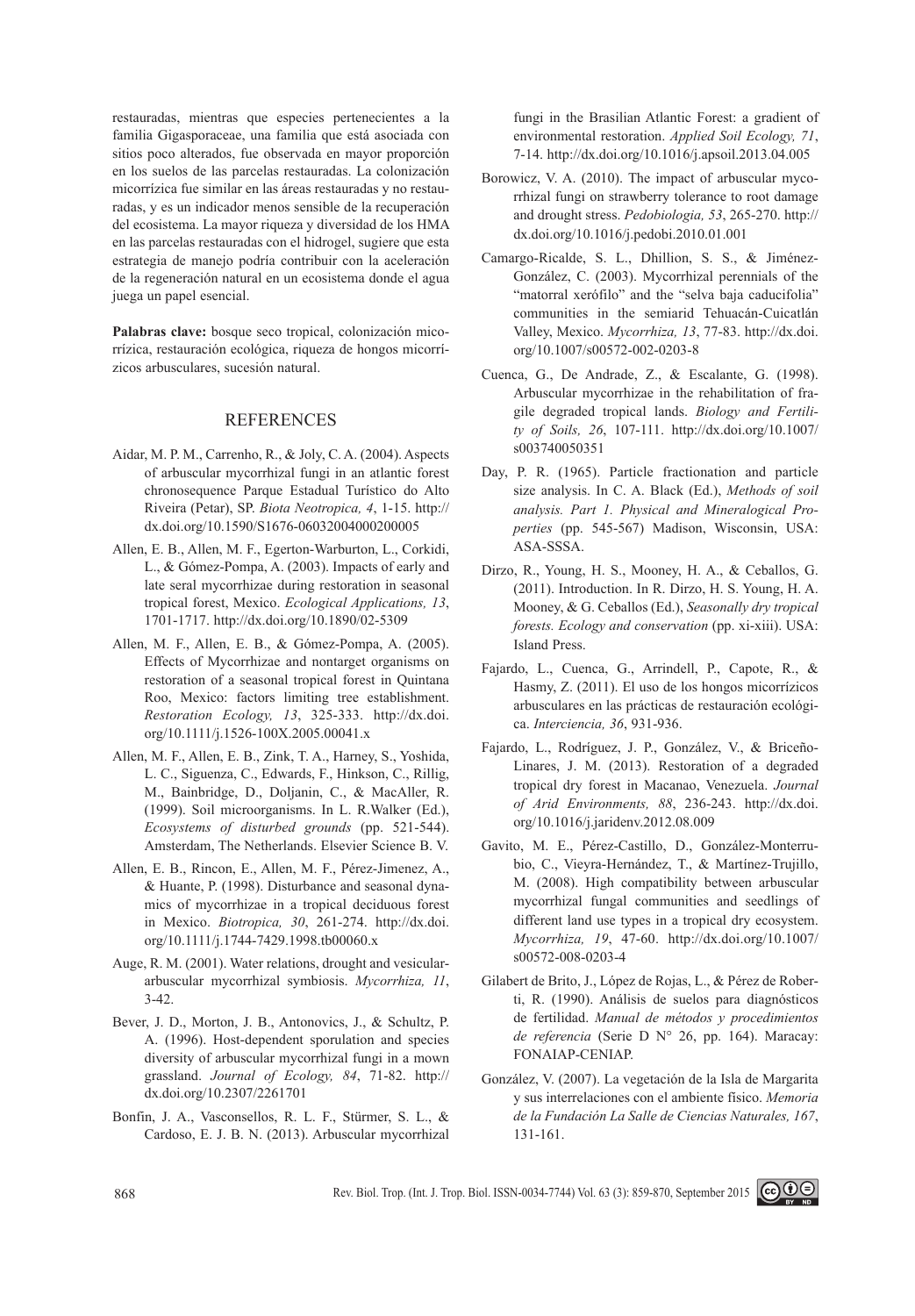- Guadarrama, P., & Álvarez-Sánchez, F. J. (1999). Abundance of arbuscular mycorrhizal fungi spores in different environments in a tropical rain forest, Veracruz, Mexico. *Mycorrhiza, 8*, 267-270. http://dx.doi. org/10.1007/s005720050244
- Guadarrama, P., Castillo-Arguero, S., Ramos-Zapata, J. A., Camargo-Ricalde, S. L., & Álvarez-Sánchez, J. (2008). Propagules of arbuscular mycorrhizal fungi in a secondary dry forest of Oaxaca, Mexico. *Revista de Biología Tropical, 56*, 269-277.
- Hart, M. M., Reader, R. J., & Klironomos, J. N. (2001). Life-history strategies of arbuscular mycorrhizal fungi in relation to their succesional dynamics. *Mycologia, 93*, 1186-1194. http://dx.doi.org/10.2307/3761678
- Helgason, T., & Fitter, A. (2005). The ecology and evolution of the arbuscular mycorrhizal fungi. *Mycologist, 19*, 96-101. http://dx.doi.org/10.1017/ S0269-915X(05)00302-2
- Jackson, M. L. (1976). *Análisis químico del suelo*. Omega, Barcelona, España.
- Jakobsen, I., Smith, S. E., & Smith, F. A. (2002). Function and diversity of arbuscular mycorrhizae in carbon and mineral nutrition. En M. G. A. van der Heijden, & I. Sanders (Ed.), *Mycorrhizal ecology* (pp. 75-92) New York: Springer-Verlag.
- Janzen, D. H. (1988). Tropical dry forests: the most endangered major tropical ecosystem. En E. O.Wilson, & F. M. Peter (Ed.), *Biodiversity* (pp. 130-137). Washington DC.: National Academy of Science/Smithsonian Institution.
- Leal, P. L., Siqueira, J. O., & Stürmer, S. L. (2013). Switch of tropical amazon forest to pasture affects taxonomic composition but not species abundance and diversity of arbuscular mycorrhizal fungal community. *Applied Soil Ecology, 71*, 72-80. http://dx.doi.org/10.1016/j. apsoil.2013.05.010
- Leal, P. L., Stürmer, S. L., & Siqueira, J. O. (2009). Ocurrence and diversity of arbuscular mycorrhizal fungi in trap cultures from soils under different land use systems in the Amazon, Brazil. *Brazilian Journal of Microbiology, 40*, 111-121. http://dx.doi.org/10.1590/ S1517-83822009000100019
- Li, L. F., Li, T., & Zhao, Z. W. (2007a). Differences of arbuscular mycorrhizal fungal diversity and community between a cultivated land, an old field, and a never-cultivated field in a hot and arid ecosystem of southwest China. *Mycorrhiza, 17*, 655-665. http:// dx.doi.org/10.1590/S1517-83822009000100019
- Li, L. F., Zhang, Y., & Zhao, Z. W. (2007b). Arbuscular mycorrhizal colonization and spore density across different land-use types in a hot and arid ecosystem, Southwest China. *Journal of Plant Nutrition and Soil Science, 170*, 419-425. http://dx.doi.org/10.1002/ jpln.200625034
- Li, T., & Zhao, Z. W. (2005). Arbuscular mycorrhizas in a hot and arid ecosystem in southwest China. *Applied Soil Ecology, 29*, 135-141. http://dx.doi. org/10.1016/j.apsoil.2004.11.005
- Lovera, M. & Cuenca, G. (2007). Diversidad de hongos micorrízicos arbusculares (HMA) y potencial micorrízico del suelo de una sabana natural y una sabana perturbada de La Gran Sabana, Venezuela. *Interciencia, 32*, 108-114.
- Marshner, H. (1997). Mineral nutrition of higher plants. USA: Academic Press, San Diego, CA.
- McGonigle, T. P., Miller, M. H., Evans, D. G., Fairchild, G. L., & Swan, J. A. (1990). A new method which gives an objective measure of colonization of roots by vesicular arbuscular mycorrhizal fungi. *New Phytologist, 115*, 495-501. http://dx.doi. org/10.1111/j.1469-8137.1990.tb00476.x
- Morton, J. B., Bentivenga, S. P., & Wheeler, W. W. (1993). Germplasm in the international collection of arbuscular and vesicular-arbuscular mycorrhizal fungi INVAM and procedures for culture development documentation and storage. *Mycotaxon, 48*, 491-528.
- Moynahan, O. S., Zabinski, C. A., & Gannon, J. E. (2002). Microbial community structure and carbonutilization diversity in a mine tailings revegetation study. *Restoration Ecology, 10*, 77-87. http://dx.doi. org/10.1046/j.1526-100X.2002.10108.x
- Murphy, P. G., & Lugo, A. E. (1995). Dry forests of Central America and the Caribbean. En S. H.Bullock, H. A. Mooney, & E. Medina (Ed.), *Seasonally dry tropical forests* (pp. 9-34) Cambridge: Cambridge University Press.
- Oehl, F., Laczko, E., Bogenrieder, A., Stahr, K., Bösch, R., van der Heijden, M., & Sieverding, E. (2010). Soil type and land use intensity determine the composition of arbuscular mycorrhizal fungal communities. *Soil Biology and Biochemistry, 42*, 724-738. http://dx.doi. org/10.1016/j.soilbio.2010.01.006
- Phillips, J. M., & Hayman, D. S. (1970). Improved procedures for clearing roots and staining parasitic and vesicular-arbuscular mycorrhizal fungi for rapid assessment of infection. *Transactions of the British Mycological Society, 55*, 158-161. http://dx.doi. org/10.1016/S0007-1536(70)80110-3
- Picone, C. (2000). Diversity and abundance of arbuscular-mycorrhizal fungus spores in tropical forest and pasture. *Biotropica, 32*, 734-750. http://dx.doi. org/10.1646/0006-3606(2000)032[0734:DAAOAM] 2.0.CO;2
- Redecker, D., Schüssler, A., Stockinger, H., Stürmer, S. L., Morton, J. B., & Walker, C. (2013). An evidencebased consensus for the classification of arbuscular mycorrhizal fungi (Glomeromycota). *Mycorrhiza, 23*, 515-531.